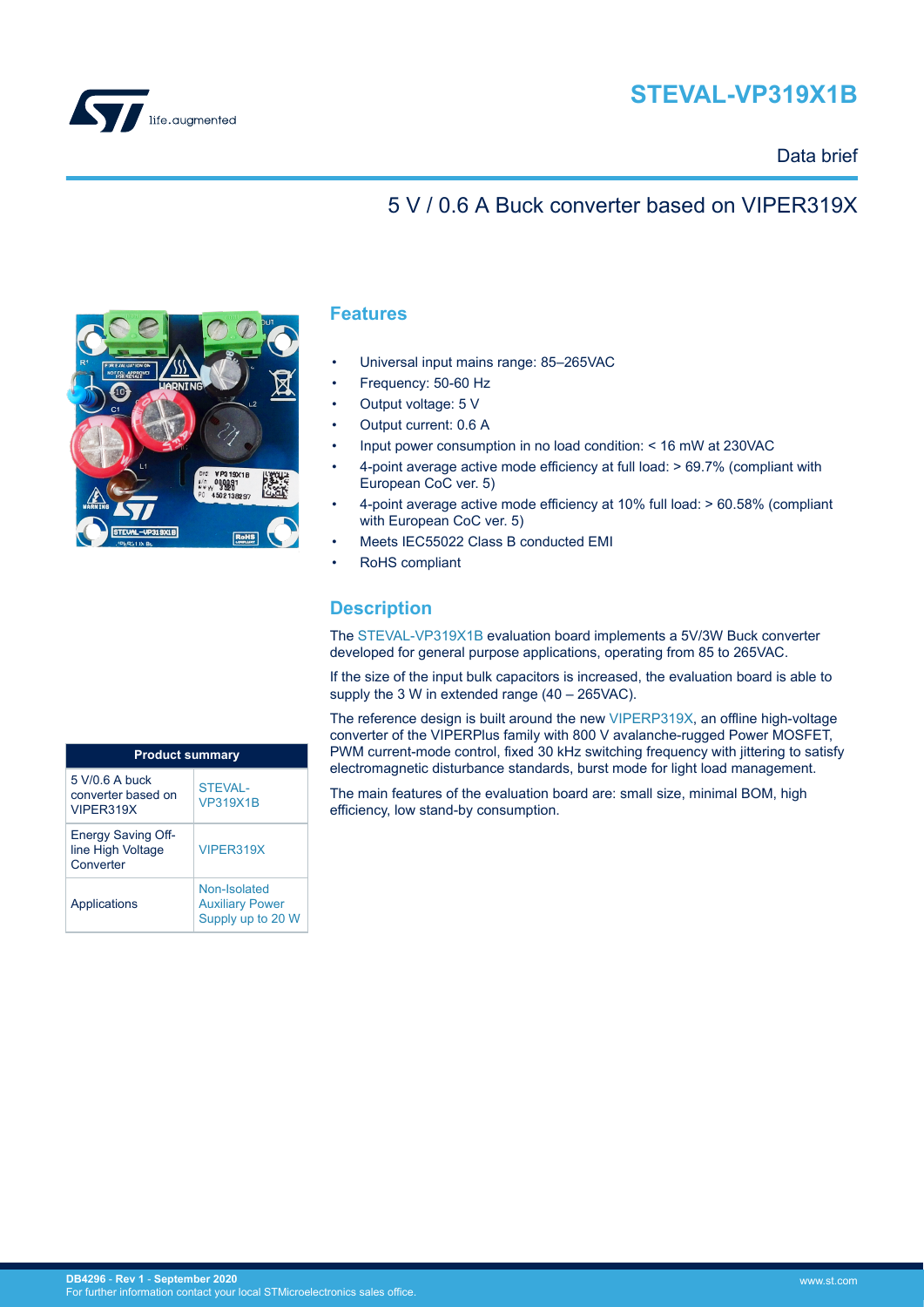# **1 Schematic diagrams**

147



# **DB4296** - **Rev 1**

**page 2/4**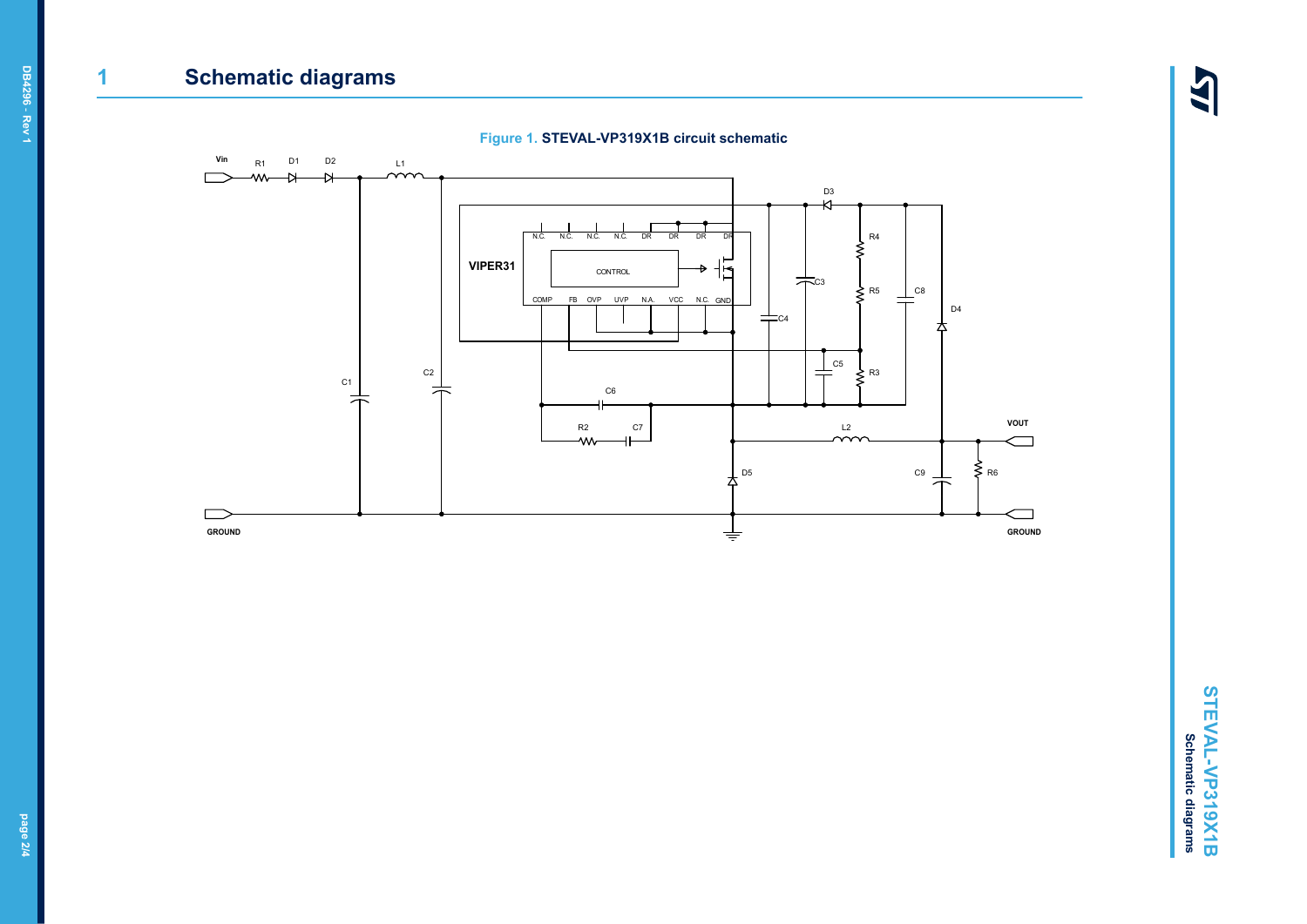## **Revision history**

#### **Table 1. Document revision history**

| <b>Date</b> | <b>Version</b> | <b>Changes</b>   |
|-------------|----------------|------------------|
| 15-Sep-2020 |                | Initial release. |